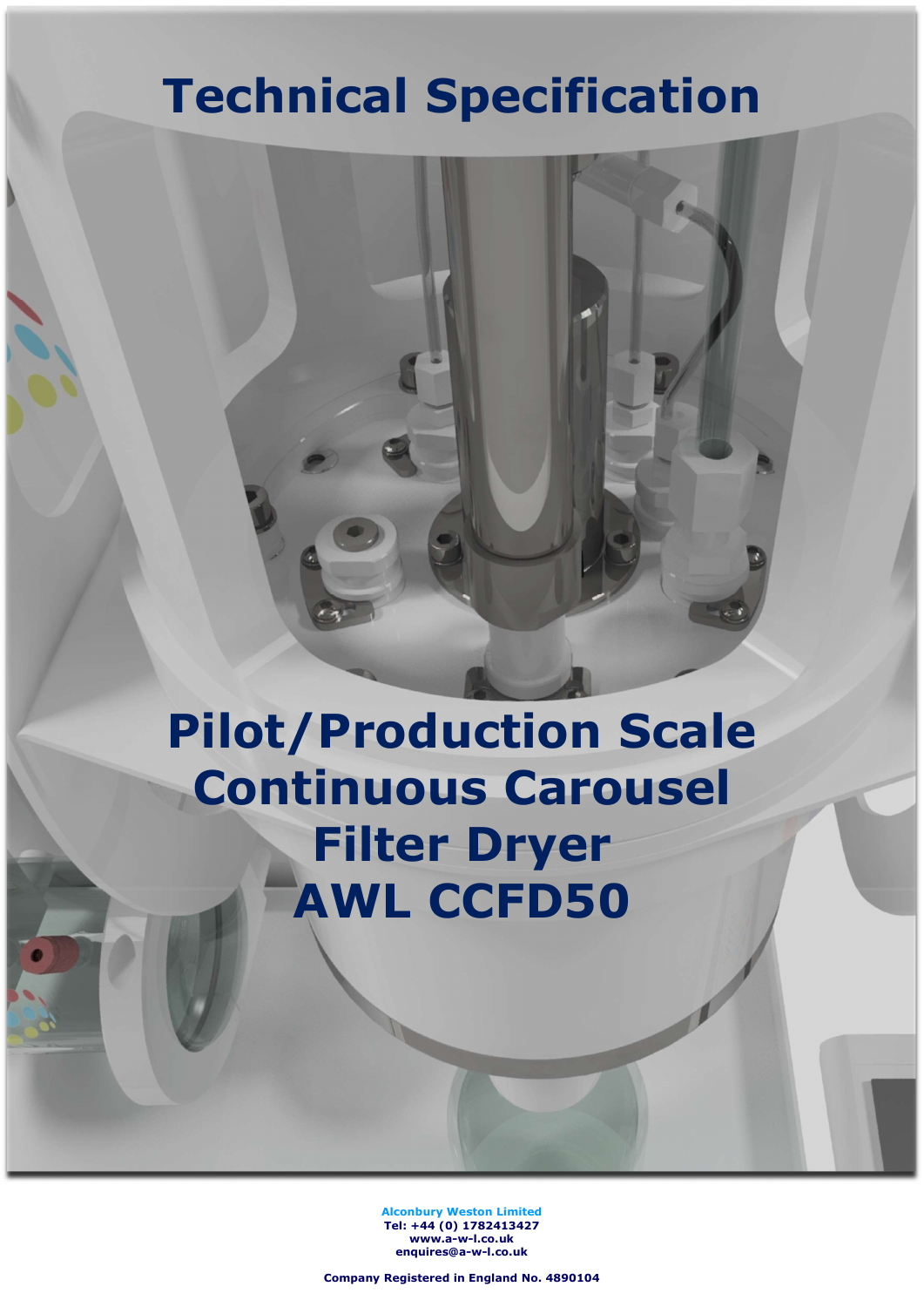

## Overview:

#### System:

The AWL Continuous Carousel Filter Dryer "CCFD" has been designed to produce filtered, washed and dried products in a continuous manner. The core technology is based on wellestablished Nutsche filtration, processing thin cakes in a fully automated system. The carousel is a series of hollow cylinders moved around a central axis to fixed processing stations. The CCF is supplied complete with all valves, pumps and vessels to allow for fully continuous operation, the user merely needs to connect to their vacuum and compressed air supplies and drying gas supply if required.

The standard supply consists of a support structure with the following main components; slurry buffer tank, solvent wash tank (x2), wash solvent pumps (x2), Wash-in-Place "WIP" tank, WIP pump, combined carousel filter/dryer, filtrate receiver (x1), drying solvent/WIP Receiver, solids discharge chute terminated with a tri-clamp outlet flange, and a PLC / touch screen control system. The filter carousel consists of ten 50 mm diameter, 400 ml capacity filtration chambers. The carousel and filter base have been designed to be easily removed for thorough manual cleaning if required.

This system is designed for use in a safe area and is not suitable for an ATEX environment.

#### Carousel Filtration and Drying:

The DN50 CCFD is a pilot/production scale continuously operating filter dryer. It is capable of automatic filtering, washing (with two different solvents), deliquoring, drying and discharge of filtered dry solids. Integrated wash-in-place (WIP) is included. Solid-liquid separation is by means of vacuum over a sintered multilayer filter plate. Industrial standard multilayer filter plate material is available in various micron ratings, from 2 to 40 microns. The system operates by applying vacuum to all filtration chambers simultaneously, deliquoring the cake in each port. Filtration and washing control are based on calibrated pump times and vacuum times. Drying is achieved through a heated nitrogen system.

#### Warm Nitrogen/Air Drying:

The flow and temperature of the drying gas is controlled using the following:

- $-$  N<sub>2</sub> heated by AWL's electric heated transfer line technology
- Maximum jacket temperature 100°C
- PID loop control
- Inlet & outlet temperatures measured by K-Type thermocouples (displayed on HMI)

#### Functionality:

All automatic functions are controlled via the HMI touch screen and can be adjusted to suit different chemistries.

The following functions are included in the supply:

- Adjustable filtration, wash and drying cycle
- Auto transfer function from external reactor/crystalliser
- Auto wash solvent dosing systems (x2)
- Auto WIP dosing system
- Heated Nitrogen/Air drying with temperature control
- Filtrate receiver and WIP Receiver with auto-drain feature
- Auto data population, recall and presentation
- Auto WIP sequence
- End-of-Day automated cleaning routine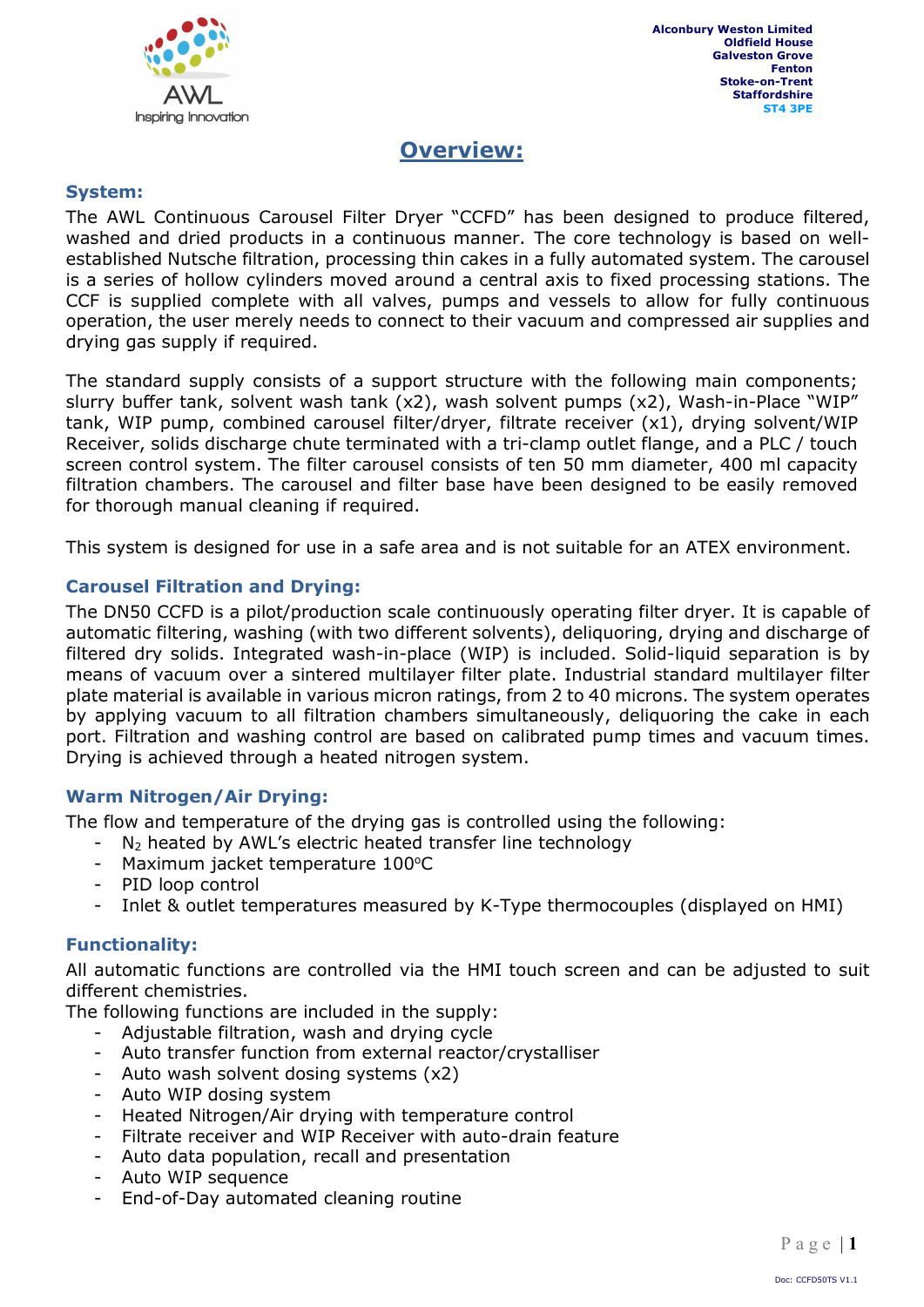

#### Process Sequence:

First, slurry is transferred from the jacketed, agitated buffer vessel into a charge vessel via vacuum transfer. This slurry is then dispensed into the first port of the carousel for processing. The carousel rotates through ten stations where different processes are completed following a user programmable sequence.

The carousel rotation is controlled by a servo motor which indexes the carousel ports to fixed processing stations. The process sequence for each port position is as follows:

- Port Position 1: Solid-liquid separation
- Port Position 2: 1<sup>st</sup> Wash with either Solvent 1 or Solvent 2
- Port Position 3: 2<sup>nd</sup> Wash with either Solvent 1 or Solvent 2
- Port Position 4: 3rd Wash (optional) with either Solvent 1 or 2, and deliquor
- Port Position 5-9: Drying via heated nitrogen or air
- Port Position 10: Cake Discharge

|                 | Wash Solvent 1: Removes impurities                       |
|-----------------|----------------------------------------------------------|
| Wash Solvent 2: | Solvent exchange, for instance, to reduce drying time or |
|                 | agglomeration                                            |

#### Modes of Operation:

- Production Mode: Maximum throughput operation including automatic solid-liquid separation, dosing of wash solvents and drying
- Manual Mode: All valves, pumps and operations can be controlled manually via the touch screen control panel
- End-of-Day WIP: The filter internals can be cleaned by an automated wash-in-place sequence which sprays the carousel filter using the WIP pump system. The filter system is flooded and drained to remove residual material.

#### Interfacing with upstream processing:

The filtration system is designed to accept slurry from a batch or continuous source. It can operate as a stand-alone unit or interface directly with a reactor or crystalliser. Valves are included within the standard scope of supply to allow for a controlled automatic transfer in from many different types of crystallisers and reactors. Transfer volumes and intervals can be specified by the user.

#### Process Vessels:

The following process vessels are provided with the system.

- 2 Litre capacity jacketed, agitated slurry buffer vessel
- 450 ml capacity jacketed slurry dosing vessel
- 2 Litre capacity Wash Vessels (x2) complete with peristaltic pump
- 2 Litre capacity WIP Vessel complete with peristaltic pump
- 3.5 Litre capacity Filtrate Receiver vessel
- 3.5 Litre capacity WIP Receiver vessel

Vessels are manufactured from borosilicate 3.3 glass.

The 3.5 L capacity receiver vessels act as a buffer for the filtrate and wash waste from the system. The auto drain sequence is managed by the onboard control system. It is the end user's responsibility to connect the receiver outlets to the appropriate waste/collection stream.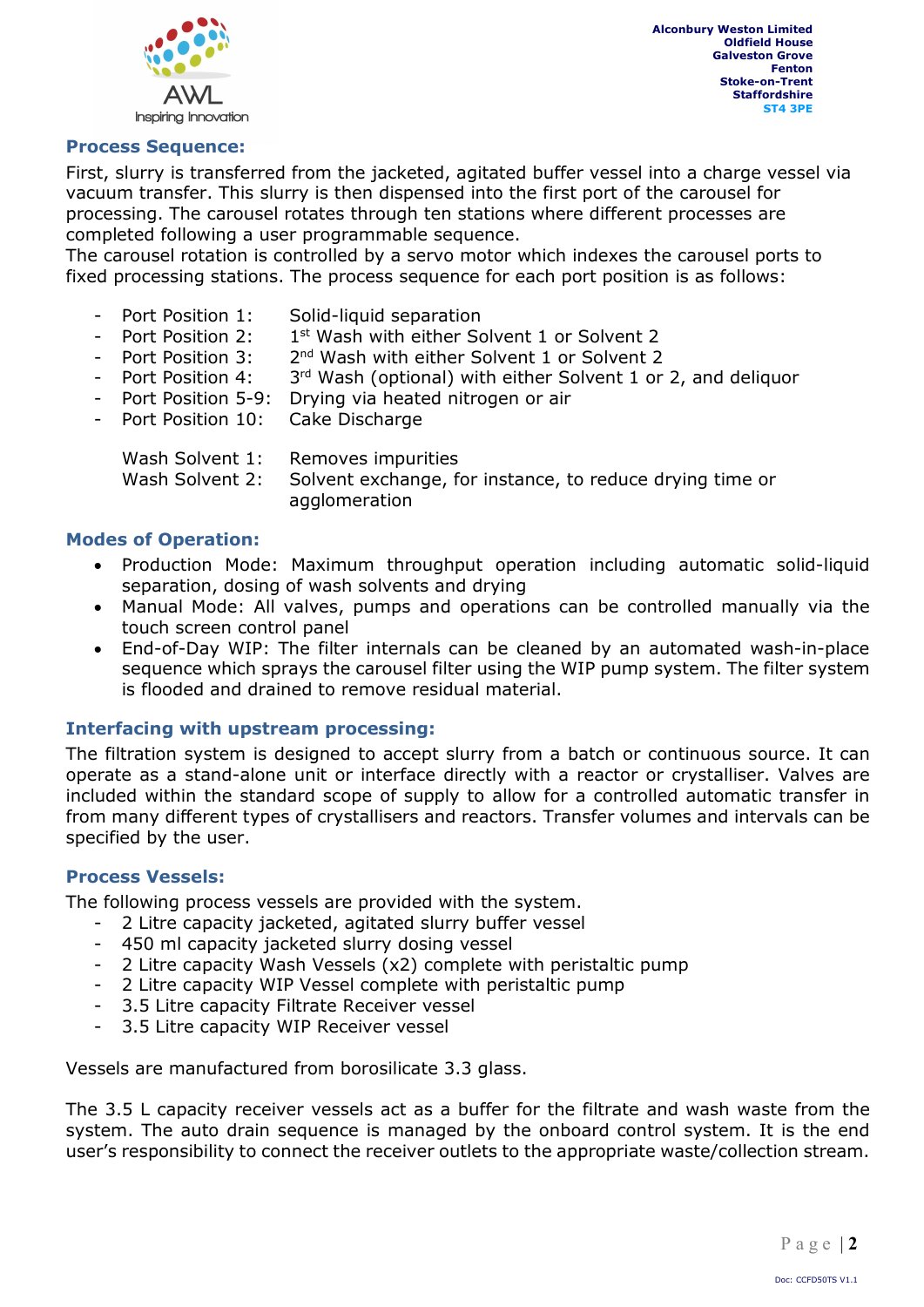

#### PLC / Control System:

The control system consists of a pre-programmed PLC system, 9" touch screen, safety circuits and power isolator. Controls are enclosed within the framework of the Carousel Filter Dryer and the HMI touch screen is housed in a separate Local Operating Panel. DCS remote access / control is available.

#### Support Structure:

The CCFD and ancillary process vessels are mounted on a self-supporting 304 stainless steel mobile framework and mounted on four castors. Utility connections (compressed air, vacuum, nitrogen(optional), electrical supply) are provided on the side of the structure.

#### Overall Dimensions / Weight:

Approximate Weight: 800 kg (complete system) Dimensions: 1600mm Wide x 1400mm Deep x 2400 mm High

The above dimensions are the footprint of the filter unit. Minimum of 1700 mm x 1500 mm advised to allow for connection of services.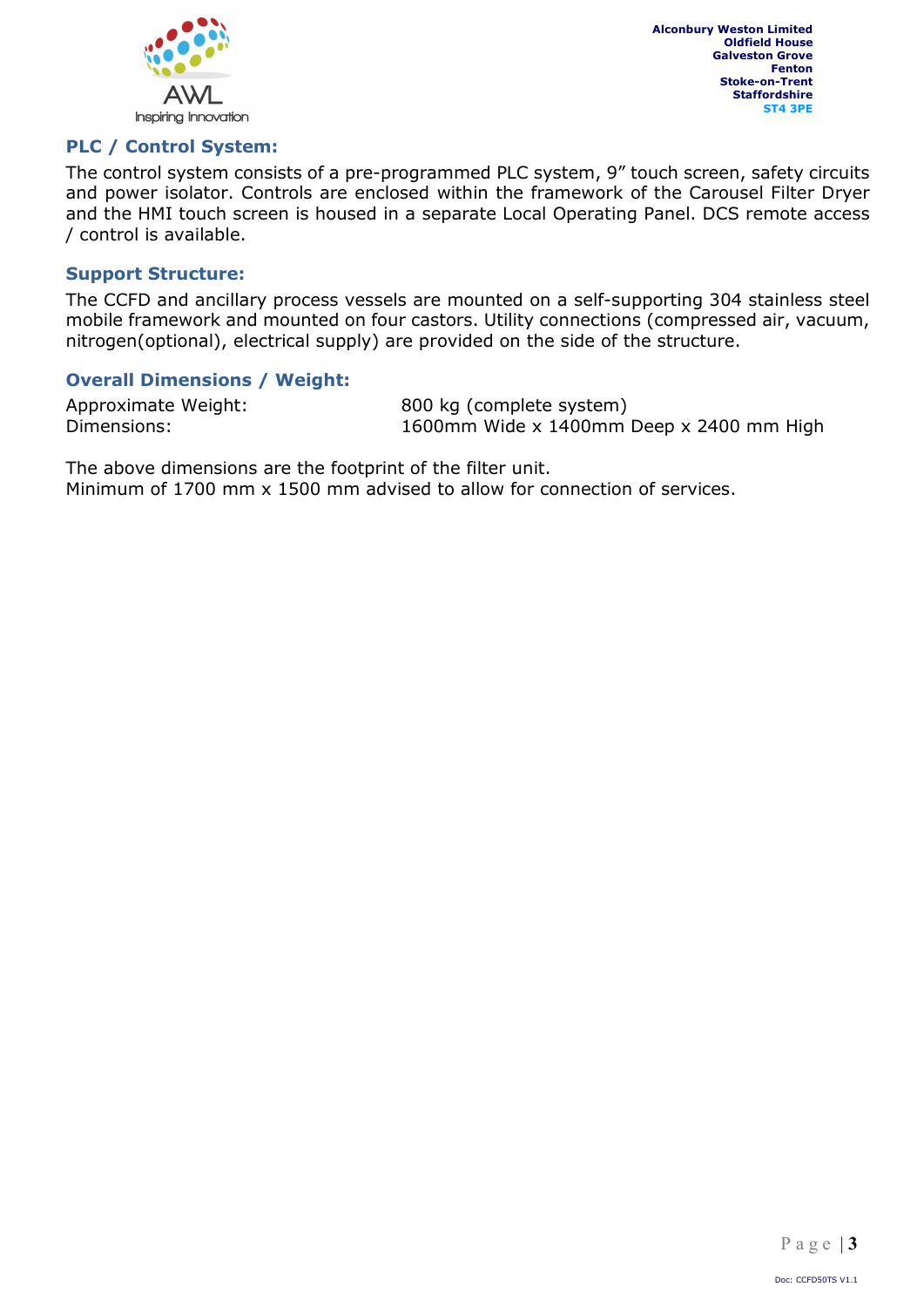

2400mm (Maximum)

## General arrangement of the CCFD50



(Blue solids collection vessel is for information only)

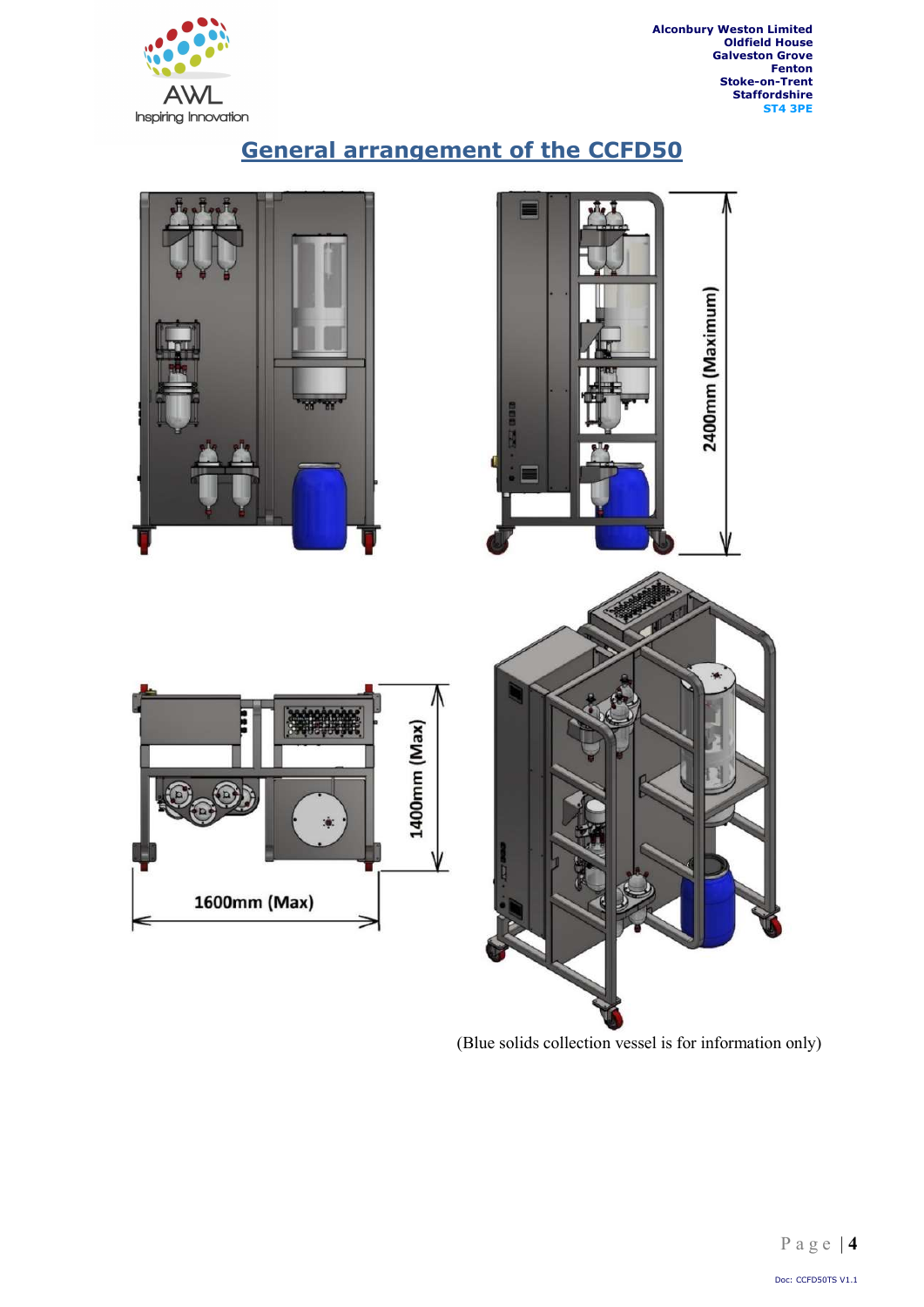

## **System Configuration**



Typical configuration of a CCFD50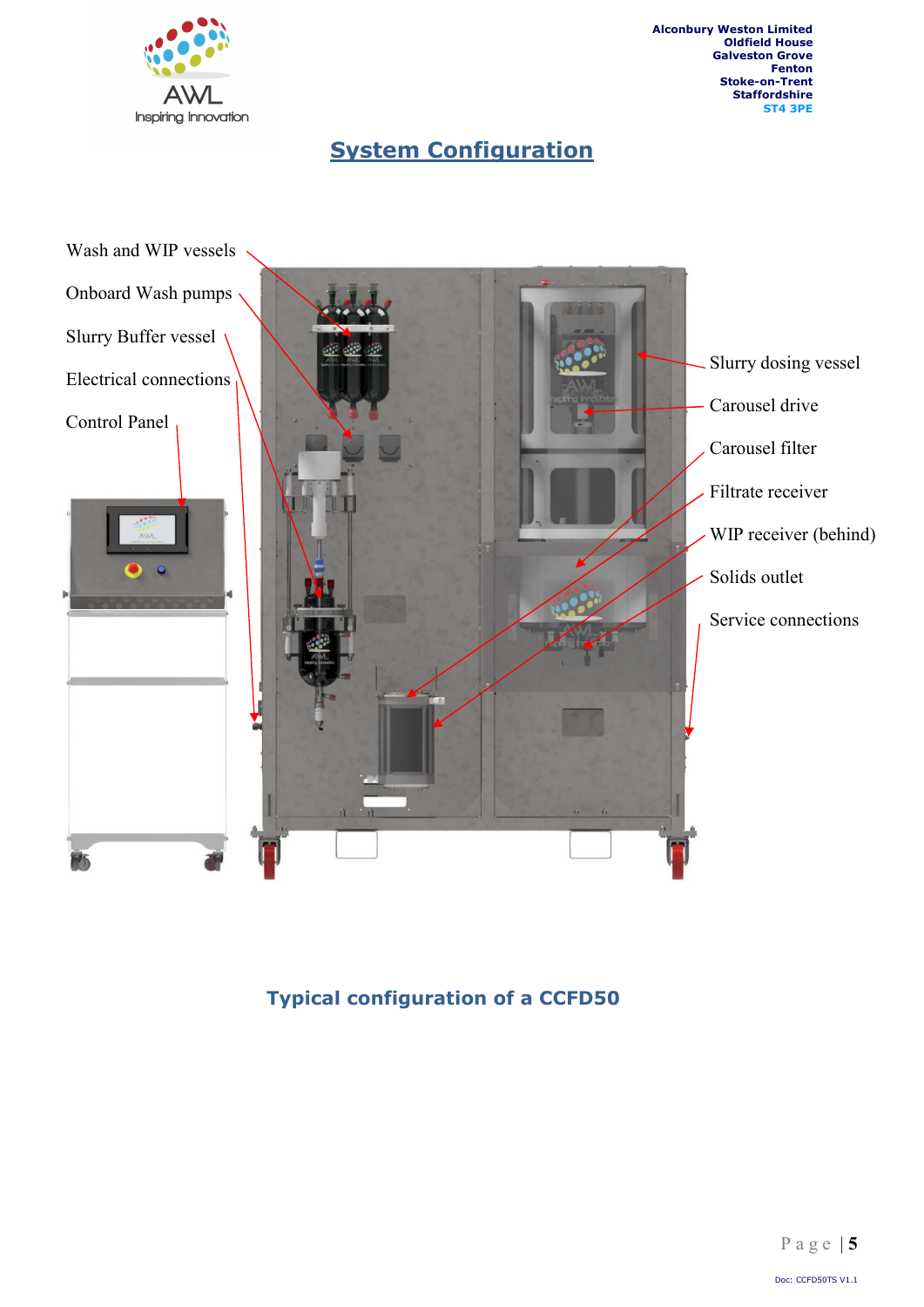

## Process Section - Operating Parameters & Design Criteria:

#### Filter:

| Temperature Range:<br>Design Pressure:<br>Material of Construction:<br>Filter plates (standard) | $-20$ °C to $+100$ °C<br>$-1.0$ bar to $+50$ mbar<br>Wetted parts - 316L, PTFE, Polypropylene, PEEK, FEP<br>Sintered Mesh 20 micron, 5 layer, 316L<br>(alternative sizes and materials on request) |
|-------------------------------------------------------------------------------------------------|----------------------------------------------------------------------------------------------------------------------------------------------------------------------------------------------------|
| <b>Process Vessels:</b>                                                                         |                                                                                                                                                                                                    |
| Temperature Range:<br>Design Pressure:<br>Material of Construction:                             | $-20$ °C to $+100$ °C<br>$-1.0$ bar to $+50$ mbar<br>Borosilicate 3.3 Glass                                                                                                                        |
| <b>Process Valves and Pipe work:</b>                                                            |                                                                                                                                                                                                    |
| Process Valves:<br>Pipe work:                                                                   | Wetted parts: PTFE / PEEK, FFKM, 316L<br>FEP, PTFE                                                                                                                                                 |
| Fittings:                                                                                       | PFA, PTFE, Polypropylene, 316 L                                                                                                                                                                    |
| <b>Typical flow rates:</b>                                                                      |                                                                                                                                                                                                    |
| Typical Slurry flow rate:<br>Typical Solids throughput:                                         | From 15 I/hr to 30 I/hr slurry (Chemistry dependent)<br>From 3 to 6 kg/hr dried solids (Chemistry dependent)<br>(Based on 20% Solid Loading)                                                       |
| <b>Service Requirements:</b>                                                                    |                                                                                                                                                                                                    |
| <b>Electrical Specifications:</b>                                                               | 1 phase, N and Bonded Earth, 230 Volts, 50 Hz,<br>16 Amps                                                                                                                                          |
|                                                                                                 | (local geographical variations to be discussed)                                                                                                                                                    |
| Compressed Air specifications:                                                                  | 4-6 bar compressed air @ 10 l/min                                                                                                                                                                  |
| <b>Vacuum Specifications:</b>                                                                   | 2 independent vacuum supplies capable of >900<br>mbar vacuum. One with >500 L/min flow rate, one<br>with >20 L/min flow rate, both with condenser or<br>solvent compatible pump.                   |
| Nitrogen Specifications (optional):                                                             | 550 L/min in production mode (depending on drying<br>and filterability of processed material)                                                                                                      |

All Utility connections are provided on the side of the structure.

NOTES: - All pressures in this document are stated as bar gauge

- Flow rates are chemistry dependent
- Carousel is not actively cooled; filtration, washing, de-liquoring take place at ambient temperatures
- Alternative wetted parts can be made available to suit user chemistry